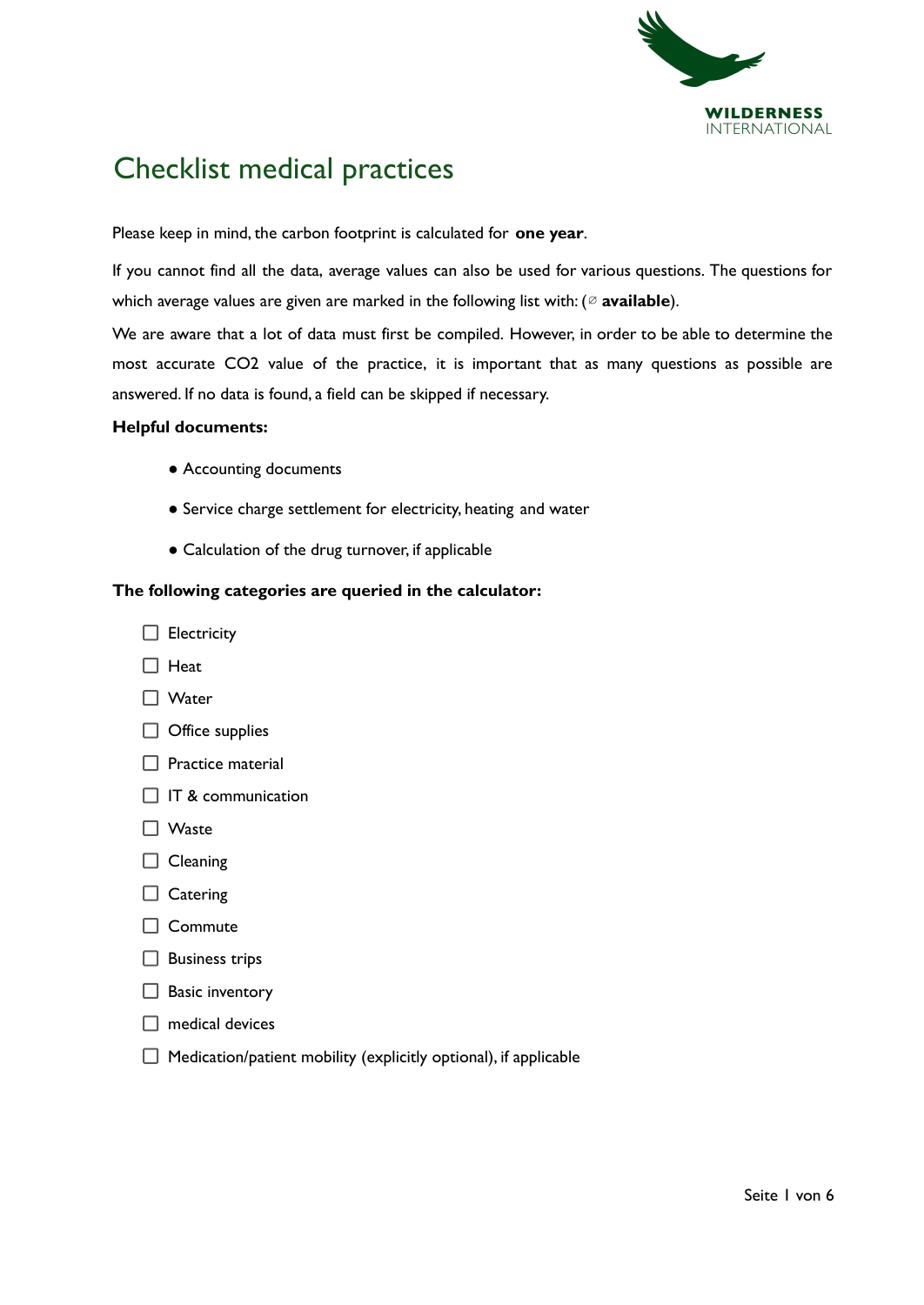

#### **General**

| Number of employees                               |  |
|---------------------------------------------------|--|
| Number of working days ( $\varnothing$ available) |  |
| Size practice area                                |  |
| Average number of patients <b>per quarter</b>     |  |
| Average number of visits per patient per year     |  |

(Note: possible estimation based on GOP 03000 and 03221 plus patients from GP-centered care and private patients or estimation with appointment calendar)

#### **Electricity (annual statement from the electricity provider)**

Yearly consumption: \_\_\_\_\_\_\_\_\_\_\_\_\_\_kWh Energy source : STROMMIX ◯ ECO-POWER ◯ HYDRO-POWER ◯ SOLARSTROM O WIND POWER O UNKNOWN If there is an own generation of electricity: Amount of electricity generated (in kwh): Solar power : kWh Wind power : kWh

## **Heat (service charge settlement)**

Yearly consumption: \_\_\_\_\_\_\_\_\_\_\_\_\_\_\_kWh

Energy source :

| () NATURAL GAS                                         | ◯ DISTRICT HEATING     |
|--------------------------------------------------------|------------------------|
| $\bigcap$ FOSSIL OIL                                   | $\bigcirc$ ELECTRICITY |
| RENEWABLE ENERGIES<br>wood pellets, geothermal heating | $\bigcap$ UNKNOWN      |

If there is self-generation of heat by means of solar thermal:

generated heat: kWh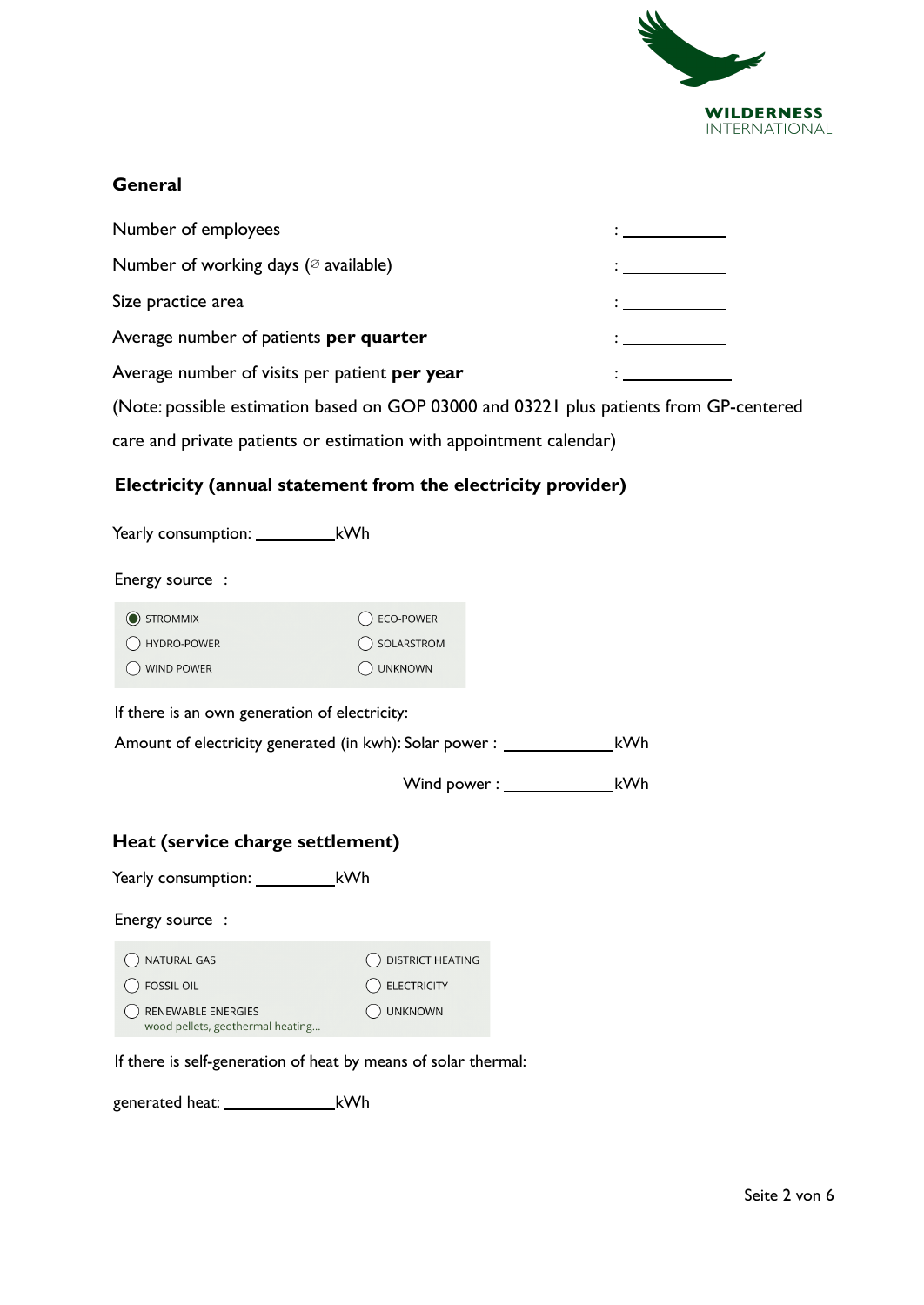

# **Water (service charge settlement)**

**Water consumption: \_\_\_\_\_\_\_\_\_\_\_m<sup>3</sup>(∅</sup> available)** 

# **Office supplies**

| Copying paper purchased in kg $(\emptyset$ available)                 | kg |
|-----------------------------------------------------------------------|----|
| (Copy paper (500 sheets) - 2.5 kg)                                    |    |
| Purchased tissue paper in kg ( $\varnothing$ available)               | kg |
| (package of toilet paper (8 rolls) - ca. lkg; package of paper towels |    |
| $(160$ sheets) - ca.0,6 $kg$ )                                        |    |
| Paper rolls for patient couches (roll 0,5x5m - 1kg)                   | kg |
| Other paper ( $\varnothing$ available)                                | kg |
| (recipe pads (500 pages - 0.7 kg), envelopes (1000 pcs. - 1.8 kg)     |    |
| Number of printer cartridges used                                     |    |
| Number of magazines/month (and are they secondhand?)                  |    |

## **Practice material**

Purchased quantity last year from...

| Sets of uniforms         |    |  |
|--------------------------|----|--|
| Packs examination gloves |    |  |
| (Surgical) instruments   |    |  |
| Anesthetics (in ml)      | ml |  |
| <b>Bandage</b>           |    |  |
| Disinfectant (in I)      |    |  |
| Blood samples per week   |    |  |

## **IT and communication**

| sent and received Letters per week |  |
|------------------------------------|--|
| Emails sent and received per week  |  |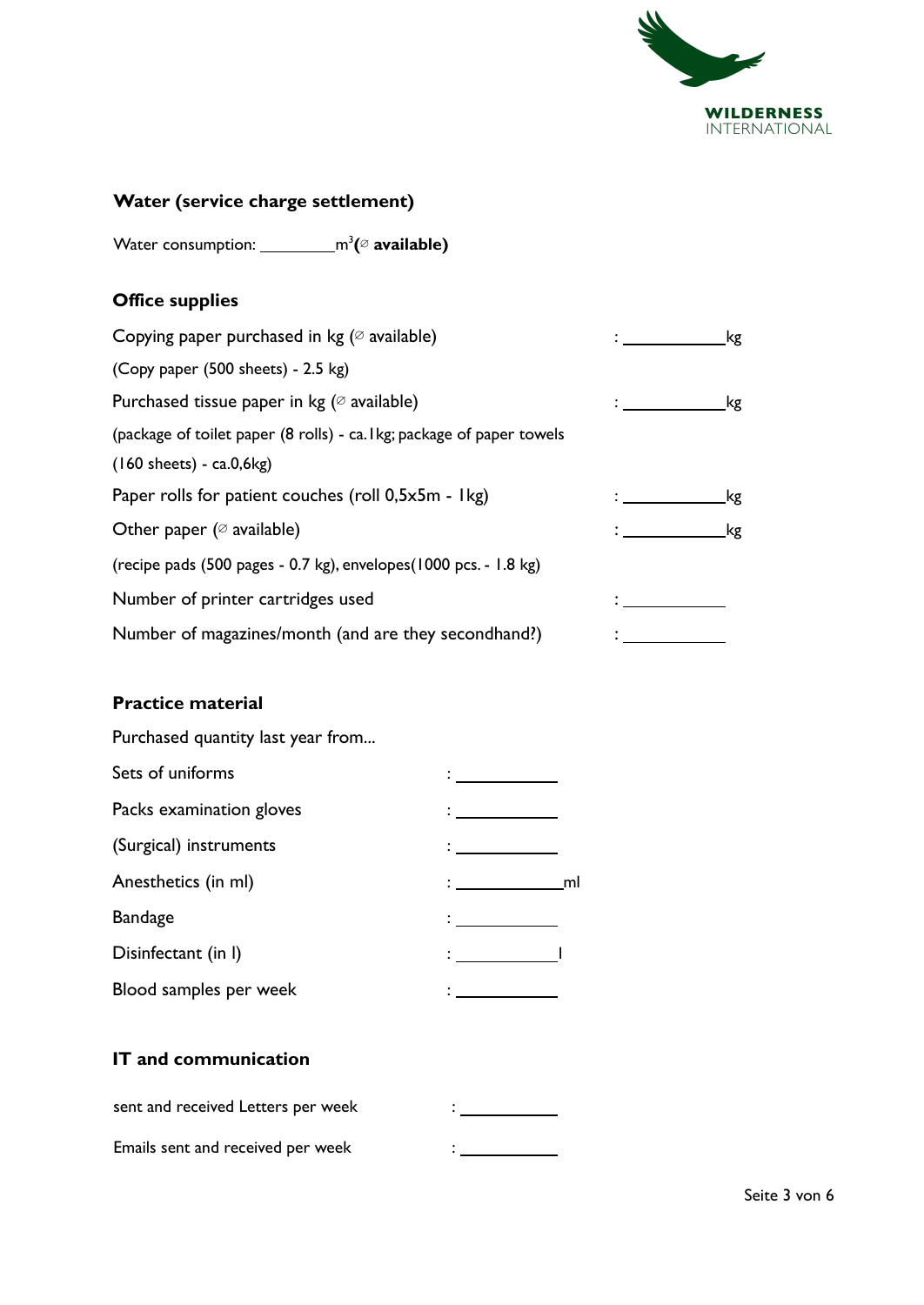

# **Waste**

|                                                            | Sizes of the following waste garbage bins:                    |                                                                                          |  |
|------------------------------------------------------------|---------------------------------------------------------------|------------------------------------------------------------------------------------------|--|
|                                                            | Plastic : $\Box$ 901 bag<br>$\Box$ 240 ton<br>$\Box$ 1100 ton | Residual waste: $\Box$ 120 l ton<br>$\Box$ 240 l ton<br>$\Box$ 1100 l ton                |  |
| Paper:                                                     | $\Box$ 120 l ton<br>$\Box$ 240 l ton<br>$\Box$ 1100 l ton     | Organic waste: $\Box$ 120 l ton<br>$\Box$ 240 l ton                                      |  |
|                                                            | Number of respective waste garbage cans:                      |                                                                                          |  |
|                                                            |                                                               | Plastic: _________Residual waste: _________Paper: _________Organic waste: ______________ |  |
| Empties per month:                                         |                                                               |                                                                                          |  |
|                                                            |                                                               | Plastic: _________Residual waste: _________Paper: _________Organic waste: _____________  |  |
|                                                            |                                                               |                                                                                          |  |
| Cleaning                                                   |                                                               |                                                                                          |  |
|                                                            |                                                               | If necessary, the distance to be covered by the cleaning staff<br>$: \_\_\_\_\_\$ km     |  |
|                                                            | Catering: ( $\oslash$ available)                              |                                                                                          |  |
|                                                            |                                                               | We assume one lunch and coffee and water consumption per person, but give the            |  |
|                                                            |                                                               | option to leave a different specification in the detail request:                         |  |
| therefore if necessary:                                    |                                                               |                                                                                          |  |
|                                                            | Number of those eating lunch ( $\varnothing$ available)       |                                                                                          |  |
|                                                            |                                                               | of which share of meat-based, vegetarian, vegan dishes in %                              |  |
|                                                            |                                                               | :_________________%                                                                      |  |
|                                                            | Number of meal deliveries (in the whole year)                 |                                                                                          |  |
|                                                            | Hot drinks consumed per day (in I) ( $\oslash$ available)     |                                                                                          |  |
| Cold drinks consumed per day (in I) ( $\oslash$ available) |                                                               |                                                                                          |  |
| (without tap water)                                        |                                                               |                                                                                          |  |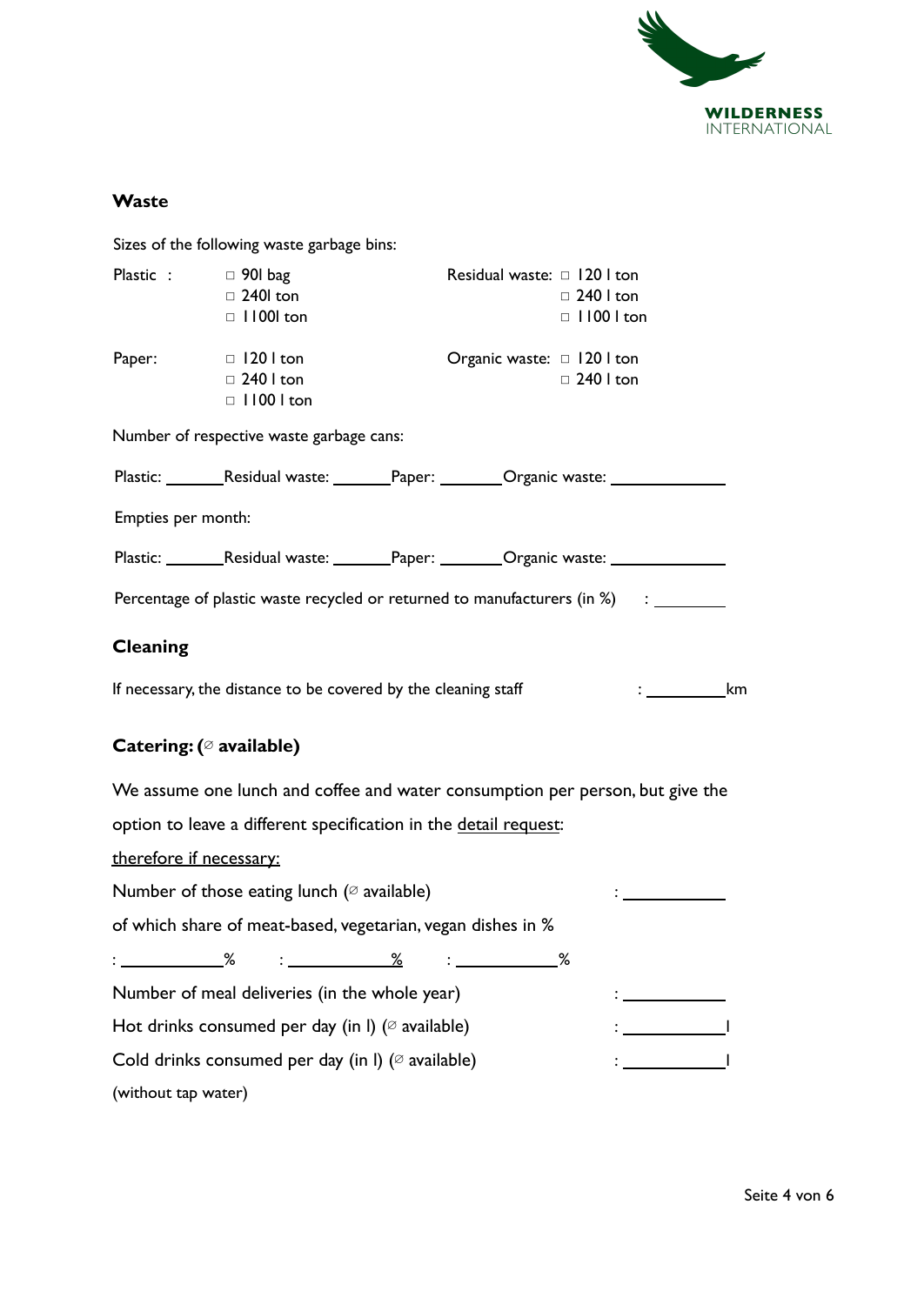

## **Commute:**

|                        |                                                             |                                          |                                                               | What is the sum of distances of one-way commute per day and mode of transport? ( $\varnothing$ available |
|------------------------|-------------------------------------------------------------|------------------------------------------|---------------------------------------------------------------|----------------------------------------------------------------------------------------------------------|
| $-16.5$ km one-way)    |                                                             |                                          |                                                               |                                                                                                          |
|                        | Electric Car : _______________ km                           |                                          |                                                               | km                                                                                                       |
| Bus/Train              | $\frac{1}{2}$ km                                            | Car                                      |                                                               | km                                                                                                       |
|                        | Business trips (e.g. also home visits and meetings):        |                                          |                                                               |                                                                                                          |
|                        | In each case, distances traveled by each mode of transport. |                                          |                                                               |                                                                                                          |
| E-Bike                 | $:$ ____________________ km                                 | Bicycle                                  | $\frac{1}{2}$ . The set of $\frac{1}{2}$                      | _km                                                                                                      |
| Bus/Train              |                                                             |                                          |                                                               | km                                                                                                       |
|                        | How many nights in a hotel?                                 | $\frac{1}{2}$ . The set of $\frac{1}{2}$ |                                                               |                                                                                                          |
|                        |                                                             |                                          |                                                               | (Note: All appointments outside the usual work environment count as business travel).                    |
| <b>Basic inventory</b> |                                                             |                                          |                                                               |                                                                                                          |
| Number:                |                                                             |                                          |                                                               |                                                                                                          |
| Kitchen                |                                                             |                                          |                                                               |                                                                                                          |
| Furniture              |                                                             |                                          | : _______________(includes all cabinets, chairs, tables etc.) |                                                                                                          |
| Workplaces             |                                                             |                                          |                                                               | : ______________(includes desktop, screen, mouse, keyboard, phone)                                       |
| Printer/copier         |                                                             |                                          |                                                               |                                                                                                          |
| Laptops                |                                                             |                                          |                                                               |                                                                                                          |
| <b>Tablets</b>         |                                                             |                                          |                                                               |                                                                                                          |
| Smartphones            |                                                             |                                          |                                                               |                                                                                                          |
| Television             |                                                             |                                          |                                                               |                                                                                                          |

## **Medical Devices:**

#### Number: